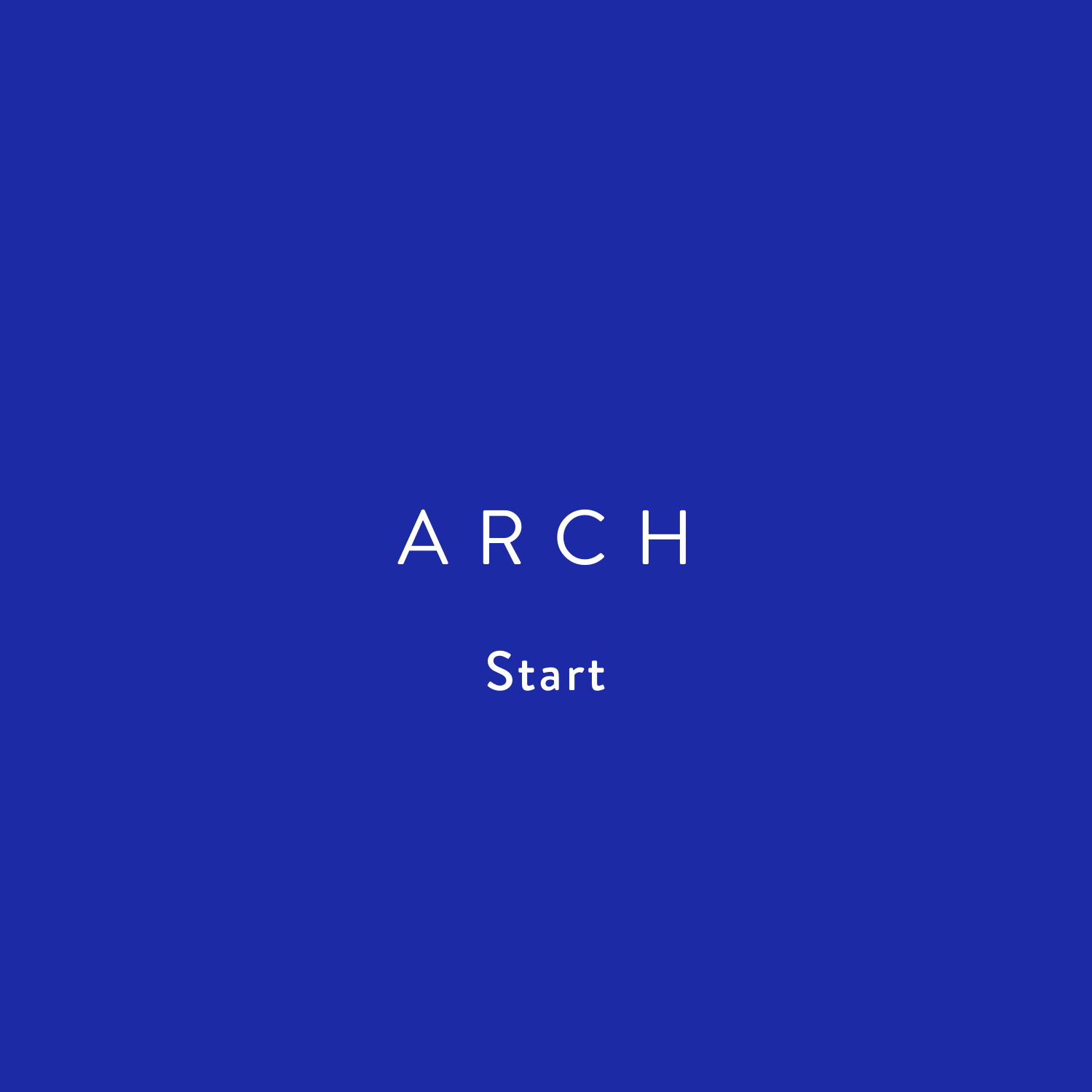#### **DOWNLOAD THE DEVIALET APP AND FOLLOW THE INSTRUCTIONS**

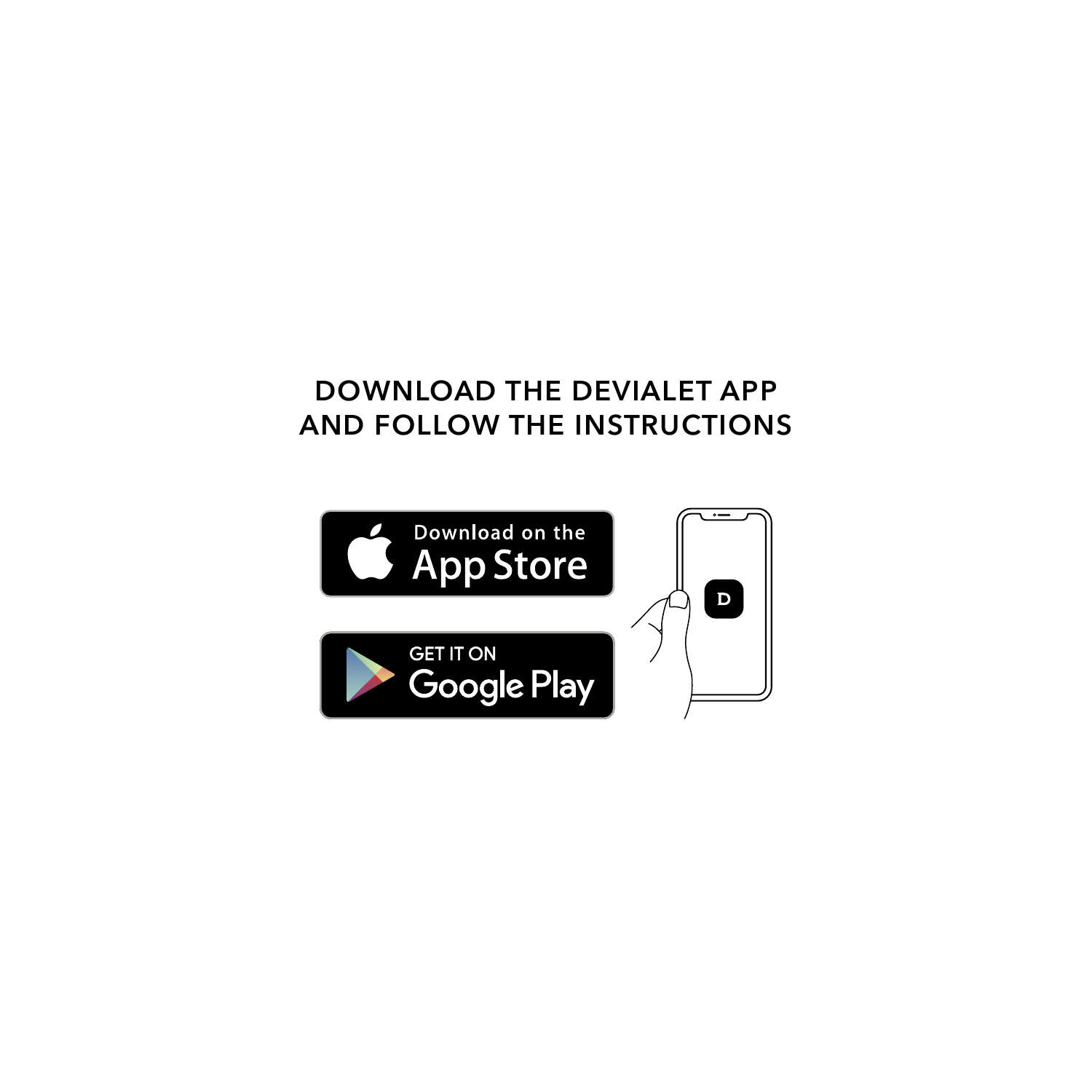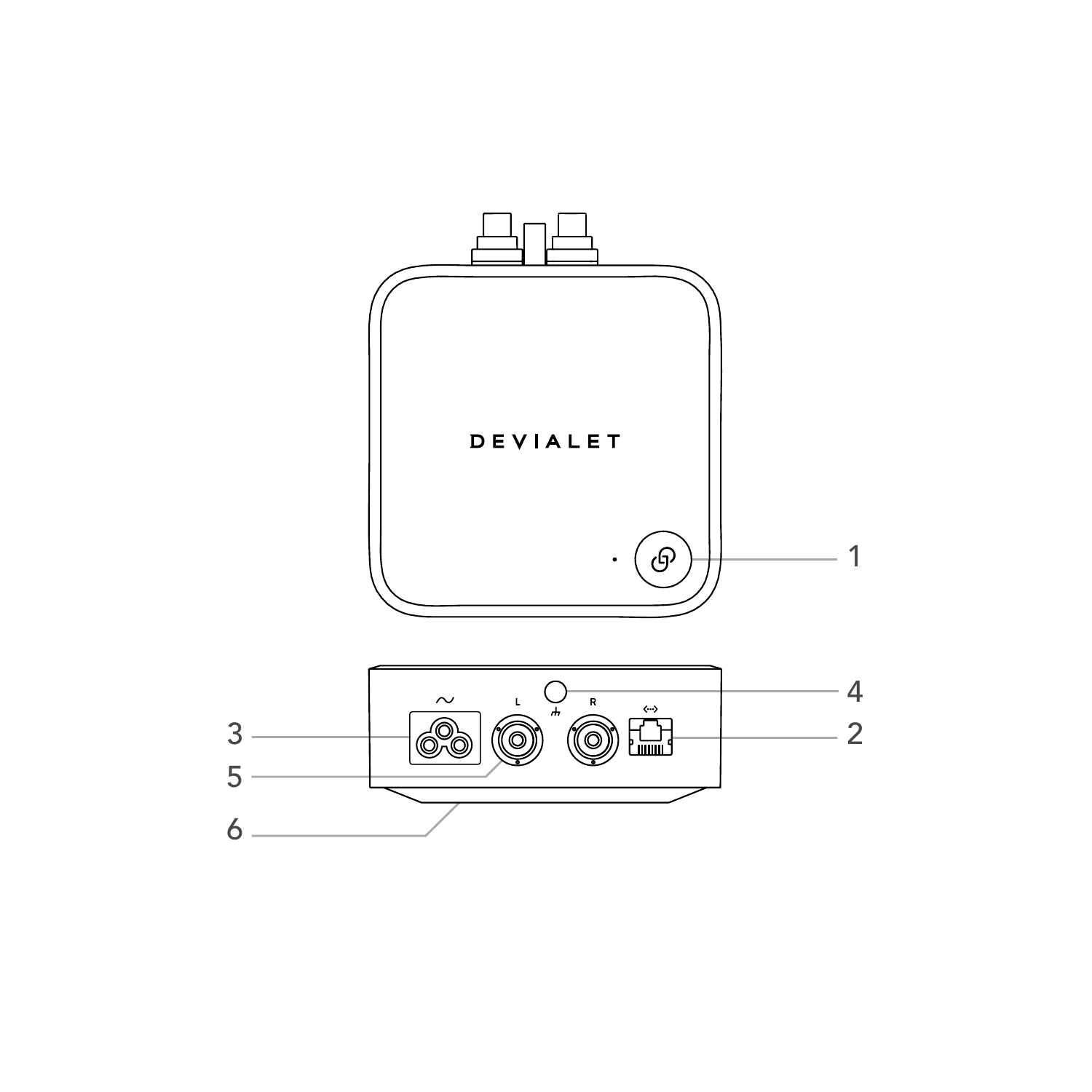#### ABOUT ARCH

- 1. Link button + light indicator
- 2. Ethernet RJ45 socket for network
- 3. Mains Power supply
- 4. Grounding for turntable tonearm
- 5. Phono Line Digital x2

Phono stage for a vinyl turntable or Tuner line input or S/PDIF (coaxial) digital inputs for CD Player Blu-ray player, TV...

6. Reset pin

#### GETTING STARTED

- Connect Arch to the mains and to your audio source with the appropriate cable.

- Download the Devialet app, launch it and follow in-app instructions to complete your setup.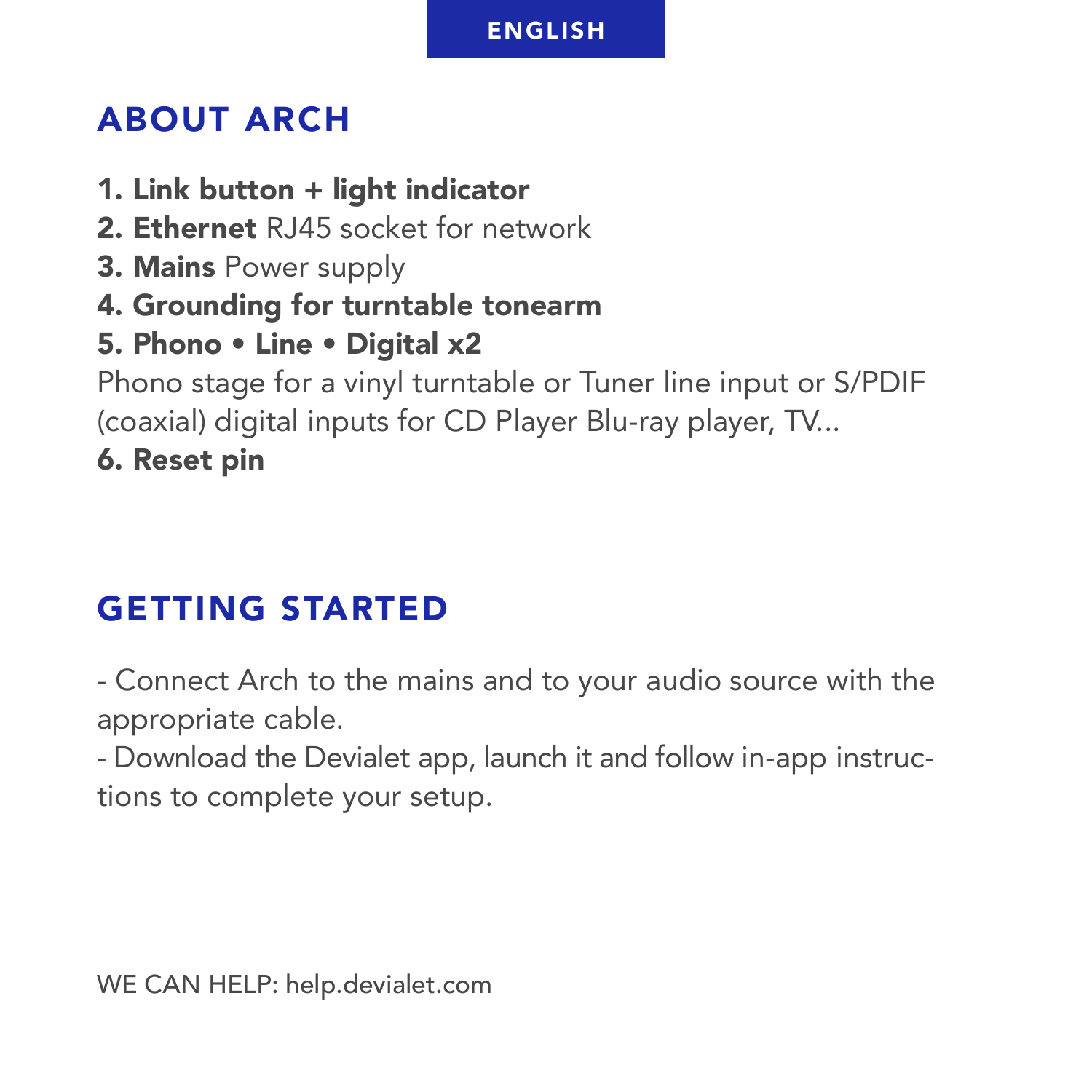### À PROPOS DE ARCH

- 1. Bouton Link + LED
- 2. Ethernet Connecteur RJ45 pour le réseau
- 3. Secteur Alimentation
- 4. Masse pour platine vinyle

#### 5. Phono • Ligne • Numérique coaxial x2

Etage phono pour platine vinyle ou entrée ligne pour tuner ou entrées numériques S/PDIF (coaxiales) pour lecteur CD, lecteur Blu-ray, TV ... 6. Reset

#### DÉMARRAGE

- Connectez Arch au secteur et à votre source audio avec le câble approprié.

- Téléchargez l'application Devialet, lancez-la et suivez les instructions de l'application pour terminer votre configuration.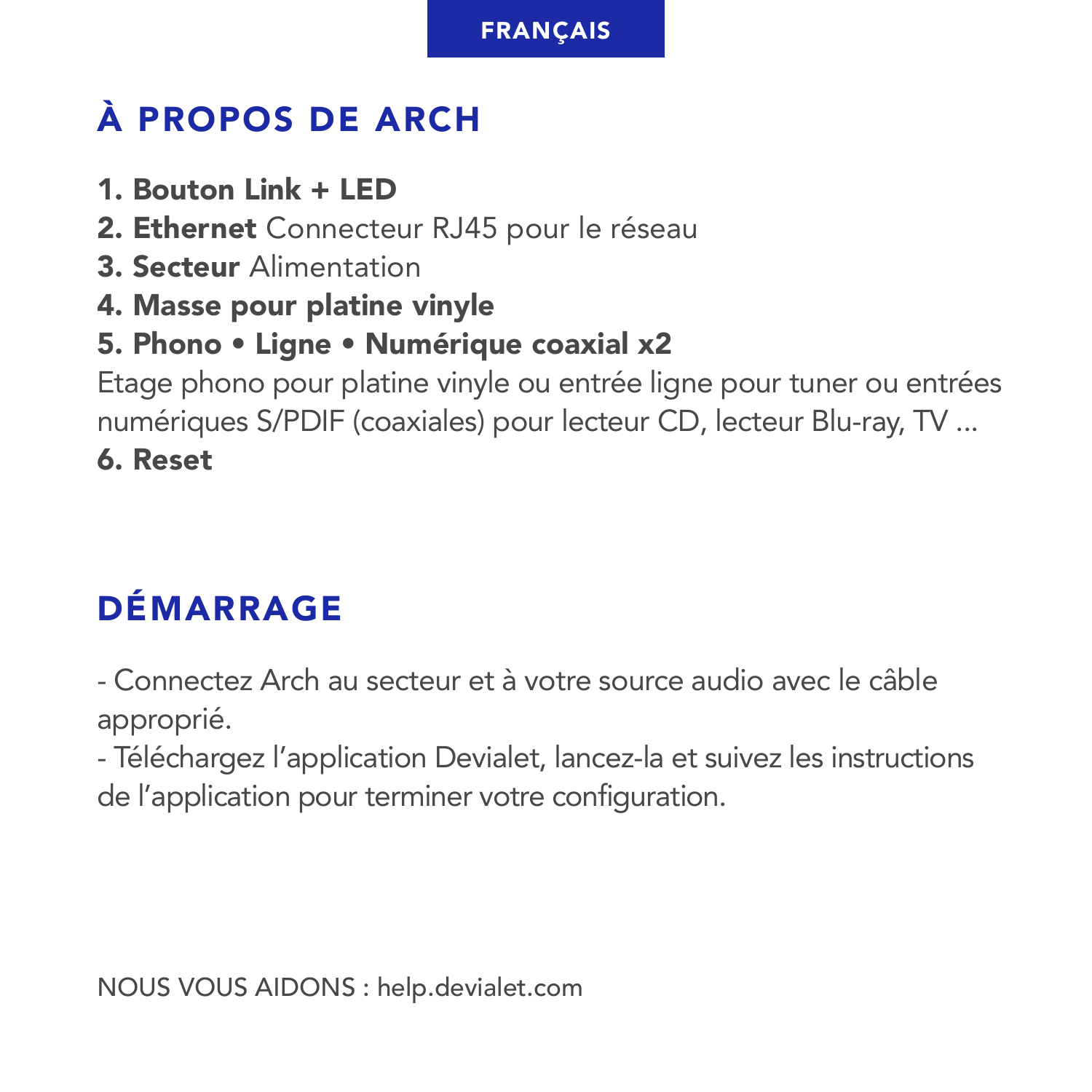#### **DEUTSCH**

#### ÜBER ARCH

- 1. Link-Taste + LED
- 2. Ethernet RJ45-Stecker für das Netzwerk
- 3. Netzanschluss netzteil
- 4. Ground für Vinyl-Plattenspieler
- 5. Phono Linie Digital koaxial x2

Phonostufe für Vinyl-Plattenspieler oder Line-Eingang für Tuner oder S/PDIF-Digitaleingänge (koaxial) für CD-Player, Blu-Ray-Player, TV ... 6. Reset

#### **START**

- Schließen Sie Arch mit dem entsprechenden Kabel an das Stromnetz und Ihre Audioquelle an.

- Laden Sie die Devialet APP herunter, starten Sie sie und folgen Sie den Anweisungen der APP, um Ihre Konfiguration abzuschließen.

WIR KÖNNEN IHNEN HELFEN: help.devialet.com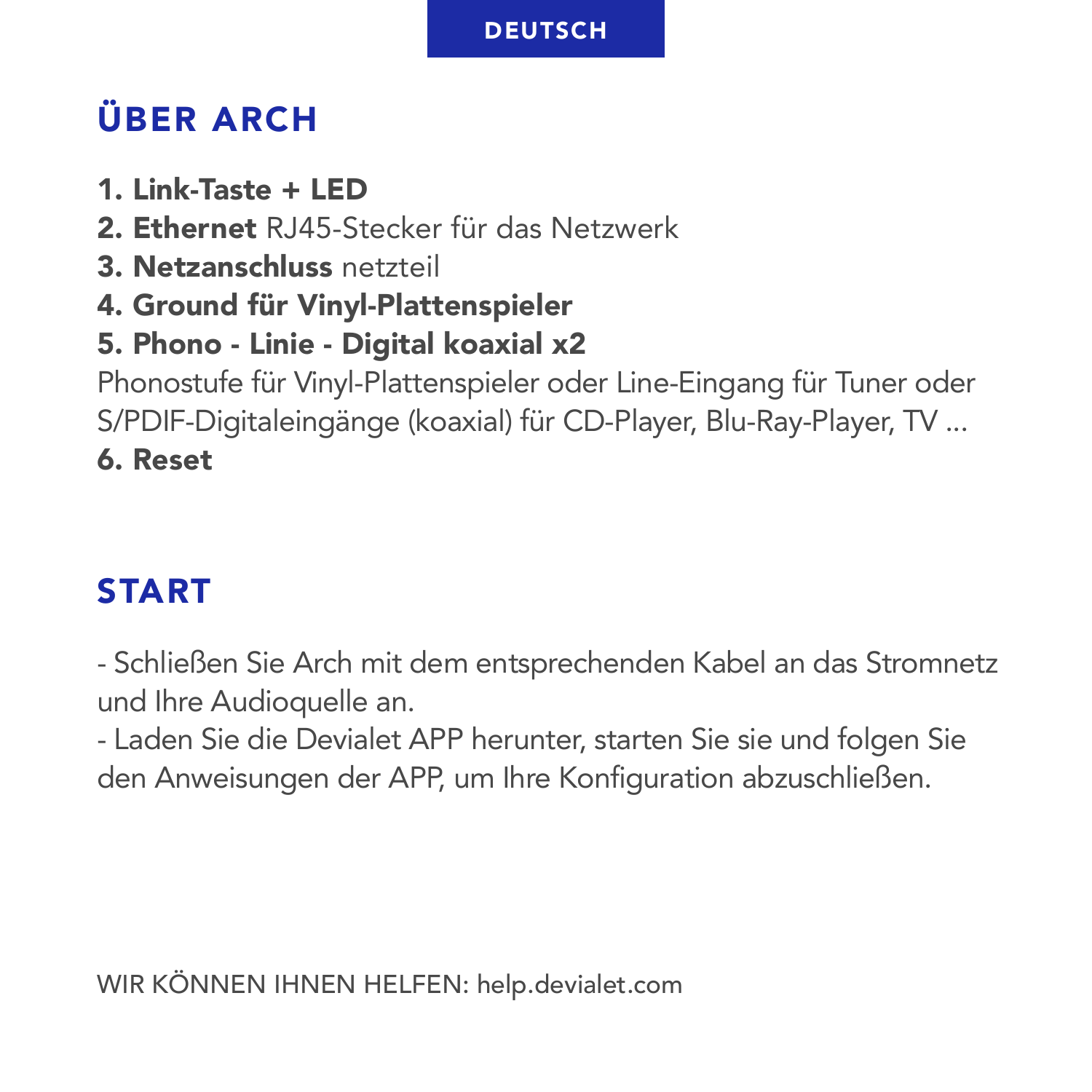#### ESPAÑOL

#### ACERCA DE ARCH

- 1. Botón de enlace + LED
- 2. Ethernet conector RJ45 para la red
- 3. Sector fuente de alimentación
- 4. Toma de tierra para tocadiscos de vinilo
- 5. Fono Línea Digital coaxial x2

Etapa de fono para tocadiscos de vinilo o entrada de línea el sintonizador. o entradas digitales S/PDIF (coaxiales) para reproductor de CD, reproductor de Blu-ray, TV ... 6. Botón de reset

#### COMIENZA

- Conecte Arch a la red eléctrica y a su fuente de audio con el cable apropiado.

- Descargue la aplicación Devialet, láncela y siga las instrucciones de la aplicación para completar su configuración.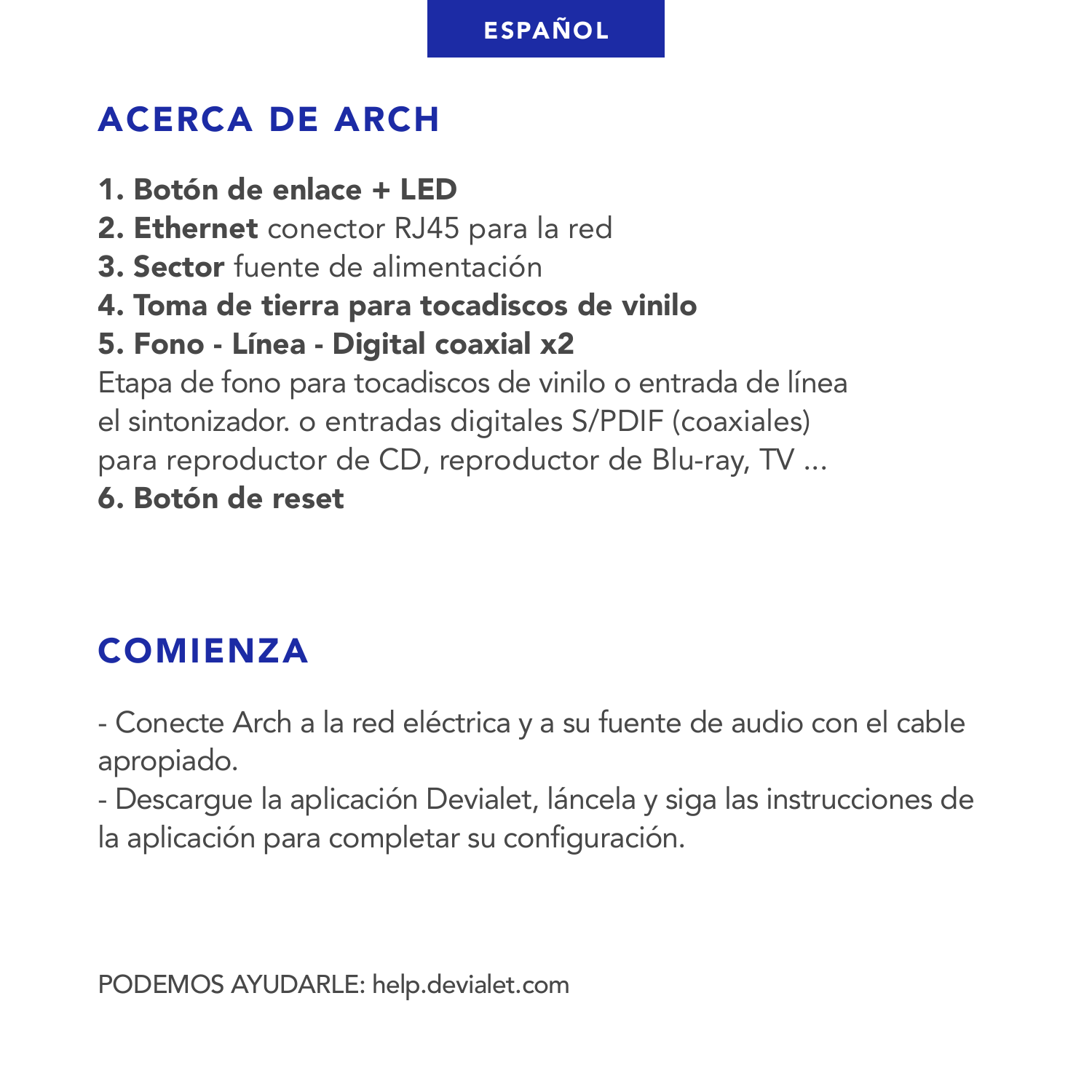PORTUGUÊS

#### SOBRE O ARCH

- 1. Botão de ligação + LED
- 2. Ethernet Conector RJ45 para a rede
- 3. Setor Alimentos
- 4. Massa para mesa giratória em vinil
- 5. Phono Linha Coaxial digital x2

Palco fono para mesa giratória de vinil ou entrada de linha para sintonizador ou entradas digitais S/PDIF (coaxial) para CD player, Blu-ray player, TV ...

6. Reiniciar

#### PARA COMEÇAR A USAR

- Ligue o Arch à rede eléctrica e à sua fonte de áudio com o cabo apropriado.

- Baixe a aplicação Devialet, inicie-a e siga as instruções da aplicação para completar sua configuração.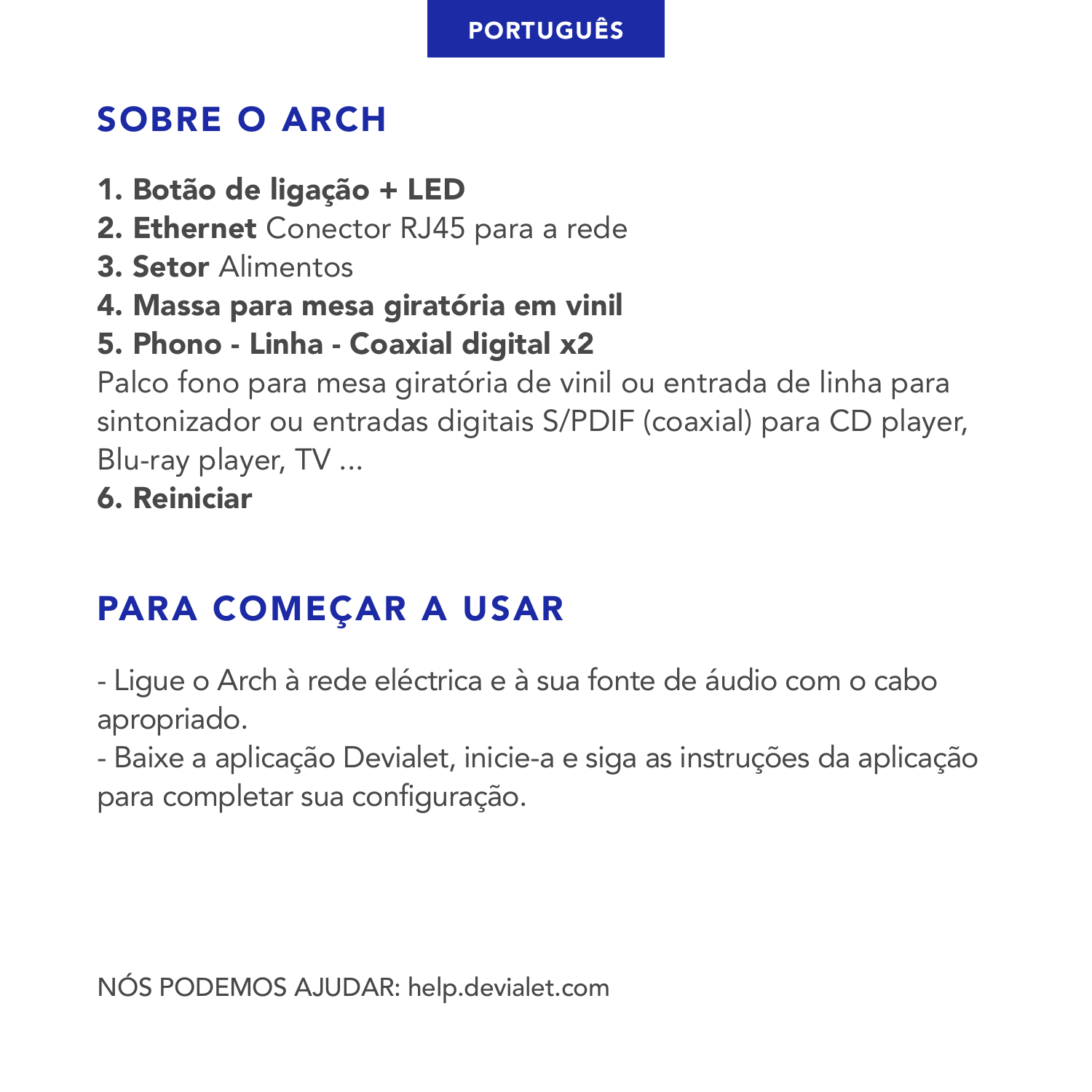#### 关于 ARCH

1.链接按钮及指示灯 2.以太网 RJ45网络接口 3.电源 电源 4.转盘音臂的接地 5.唱机•线路•数字x2 黑胶转盘或调谐器线的唱机台 输入或S/PDIF(同轴)数字输入为CD播放器,蓝光播放器,电视 6.重置别针

#### 入门

-使用适当的连接线将Arch连接到电源和音频源 。 -下载Devialet应用,启动并按照应用内说明完成设置。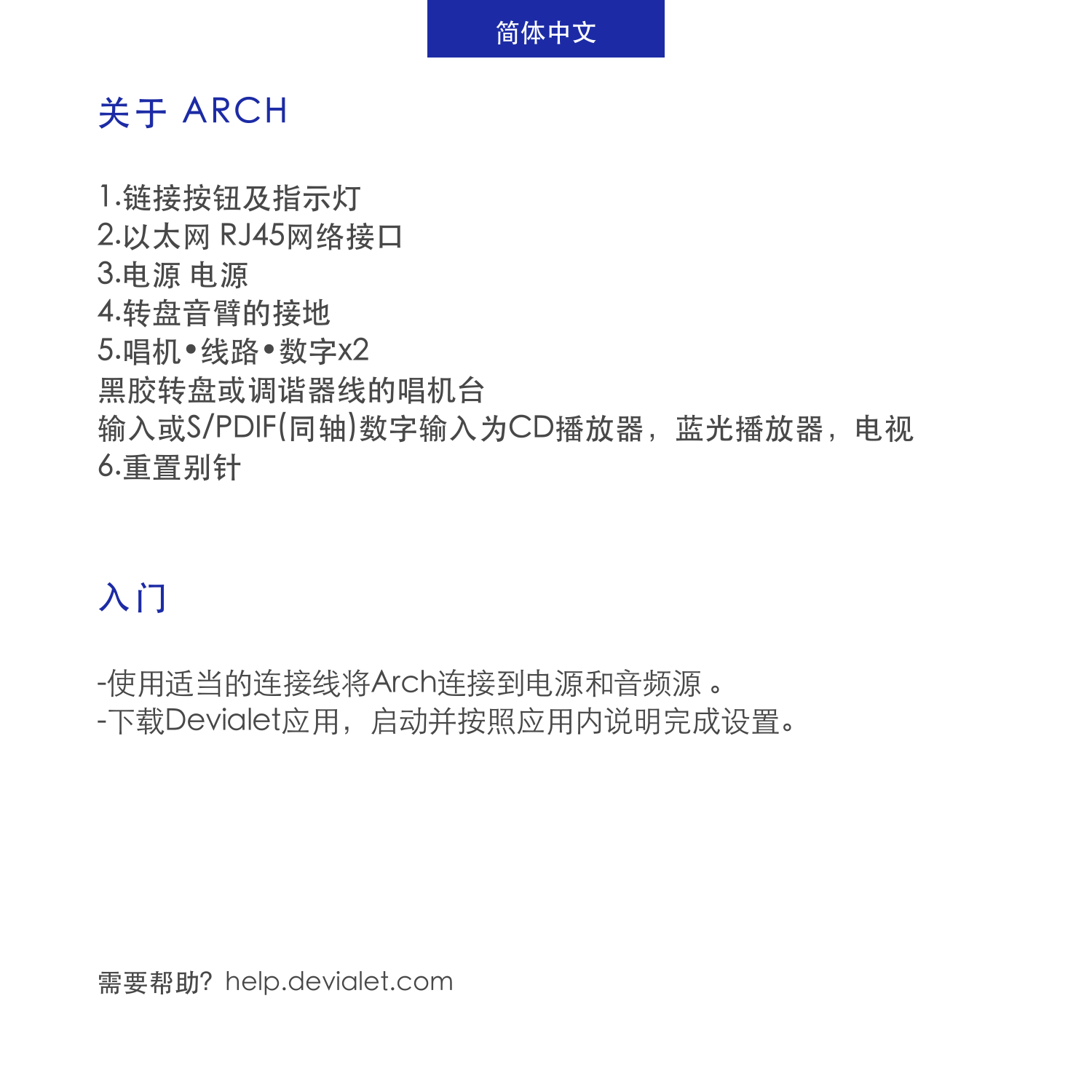#### 繁體中文

#### 關於 ARCH

- 1. 啟動按鈕+指示燈
- 2. 乙太網路RJ45網絡插座。
- 3. 電源供應孔。
- 4. 轉盤唱臂的接地
- 5. 唱盤•線路•數位x2
- 黑膠唱盤擴大器、調諧器線路輸入或CD播放器、藍光播放器、電視 等裝置的S / PDIF(同軸)數位輸入
- 6. 重置孔

#### 入門指南

- 將Arch接上電源線,並將適合的線路連接到您的音訊裝置 。
- 下載Devialet應用,啟動並按照應用內說明完成設置。

需要協助?help.devialet.com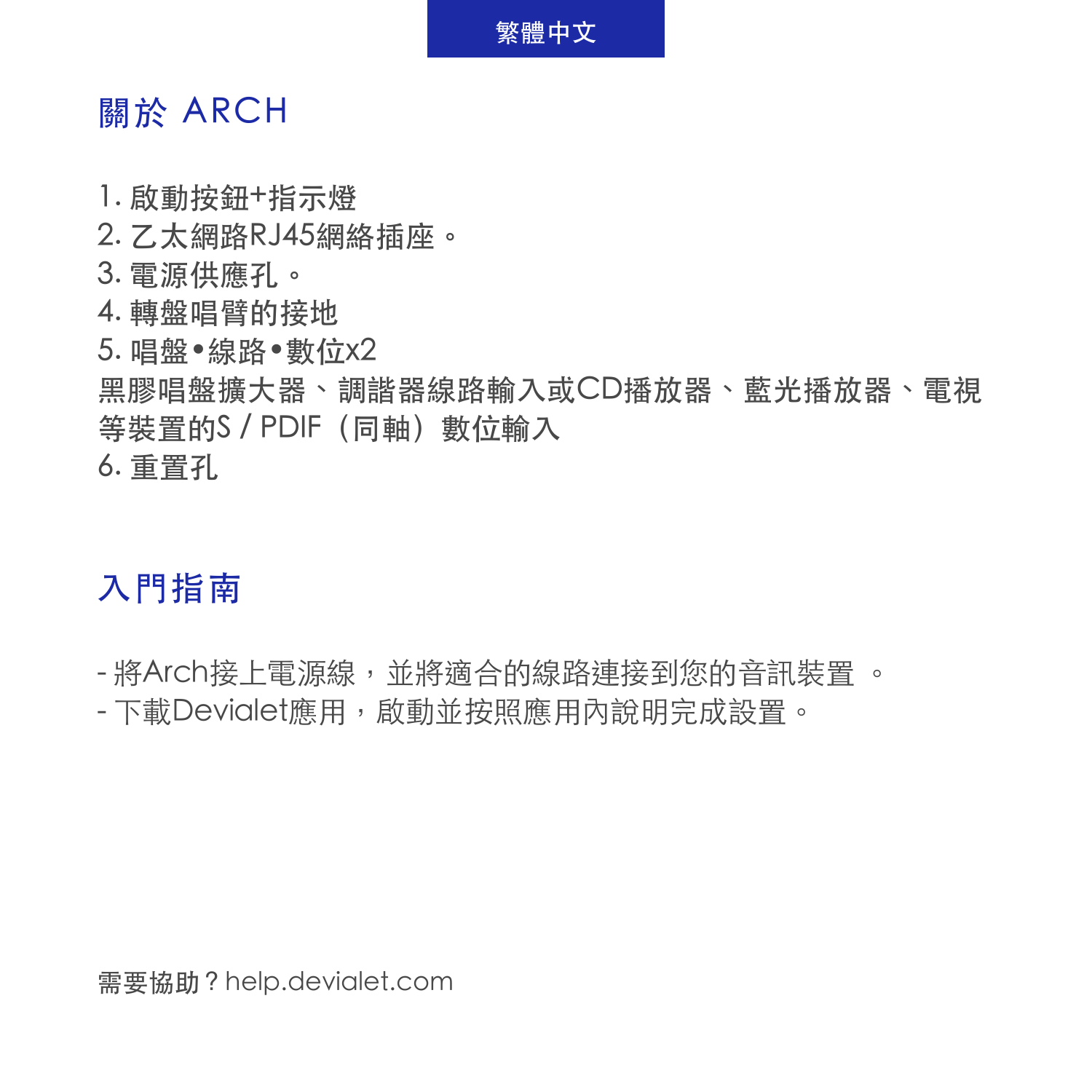#### 日本語

#### **ARCH 概要**

1.リンクボタン + ライトインジケータ 2.イーサネット ネットワーク用のRJ45ソケット 3.メイン 電源 4.ターンテーブルトーンアームの接地 5.フォノ·ライン·デジタル x2 ビニールターンテーブルまたはチューナーラインのフォノステージ 入力またはCDプレーヤーのブルーレイプレーヤー、テレビなどの S / PDIF(同軸)デジタル入力 6.リセットピン

#### **使用方法**

- 適切なケーブルでArchを主電源とオーディオソースに接続します。 - Devialetアプリをダウンロードして起動し、アプリ内の指示に従ってセ ットアップを完了します。

私たちがお手伝いいたします: help.devialet.com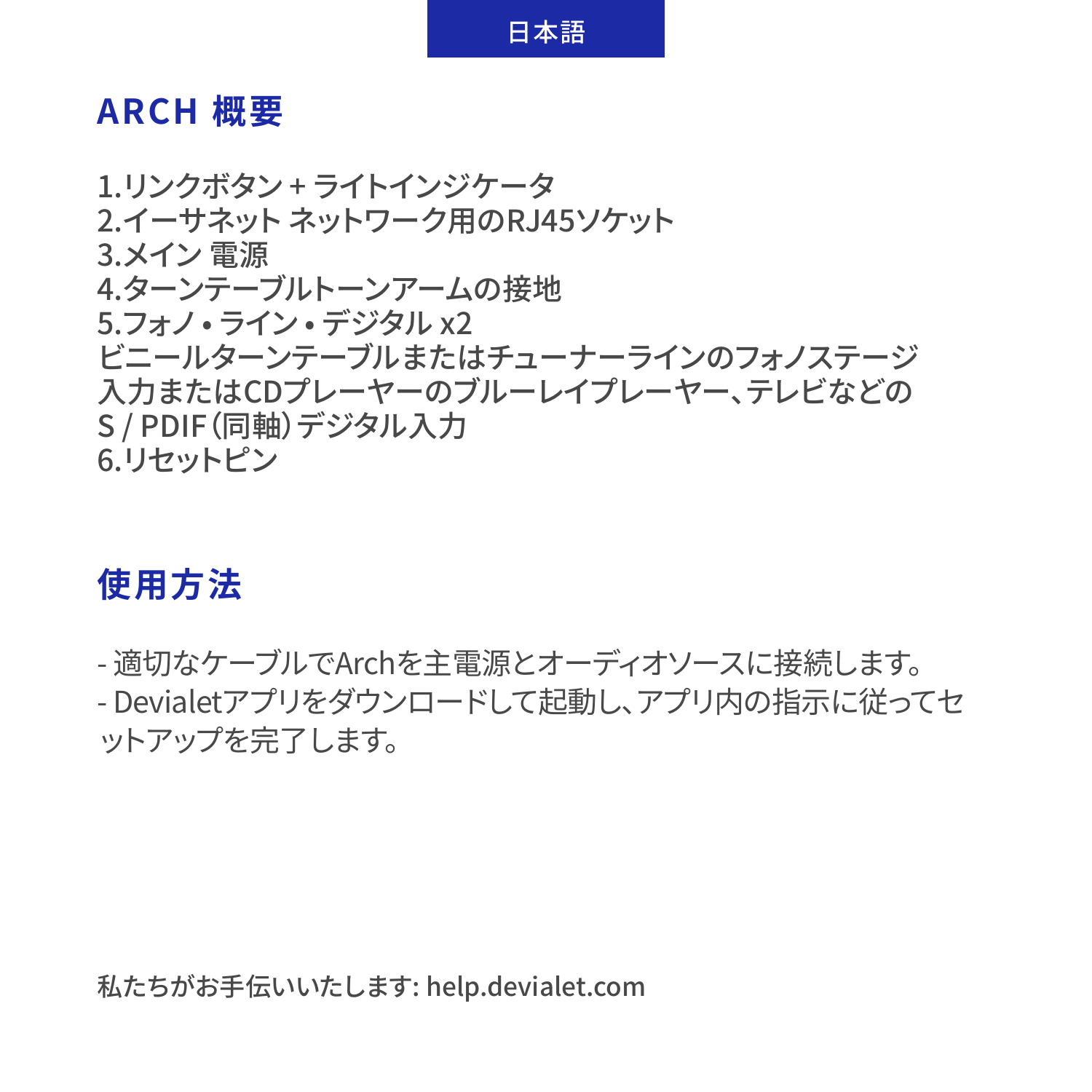#### **약 ARCH**

1. 링크 버튼 + 표시 등 2. 이더넷 네트워크 용 RJ45 소켓 3.메인 전원 4. 턴테이블 톤암 접지 5. 포노 • 라인 • 디지털 x2 LP 턴테이블 또는 튜너 라인 용 포노 스테이지 CD 플레이어 Blu-ray 플레이어, TV 용 입력 또는 S / PDIF (동축) 디지털 입력 ... 6. 리셋 핀

#### **시작하기**

-使用适当的连接线将Arch连接到电源和音频源 。 -下载Devialet应用,启动并按照应用内说明完成设置。

도움이 필요하세요? help.devialet.com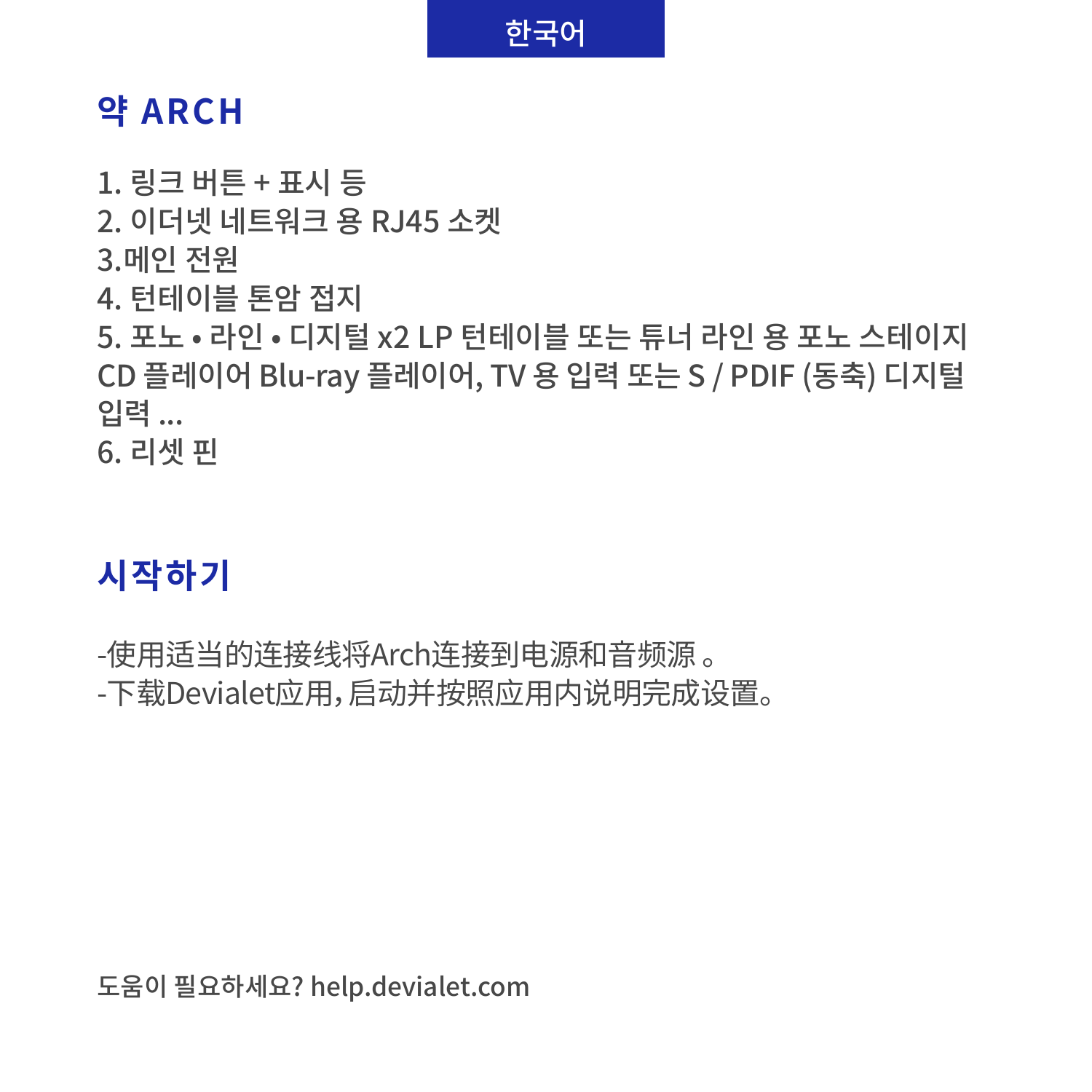## 2 YEAR WARRANTY

For more information, please visit our website: www.devialet.com